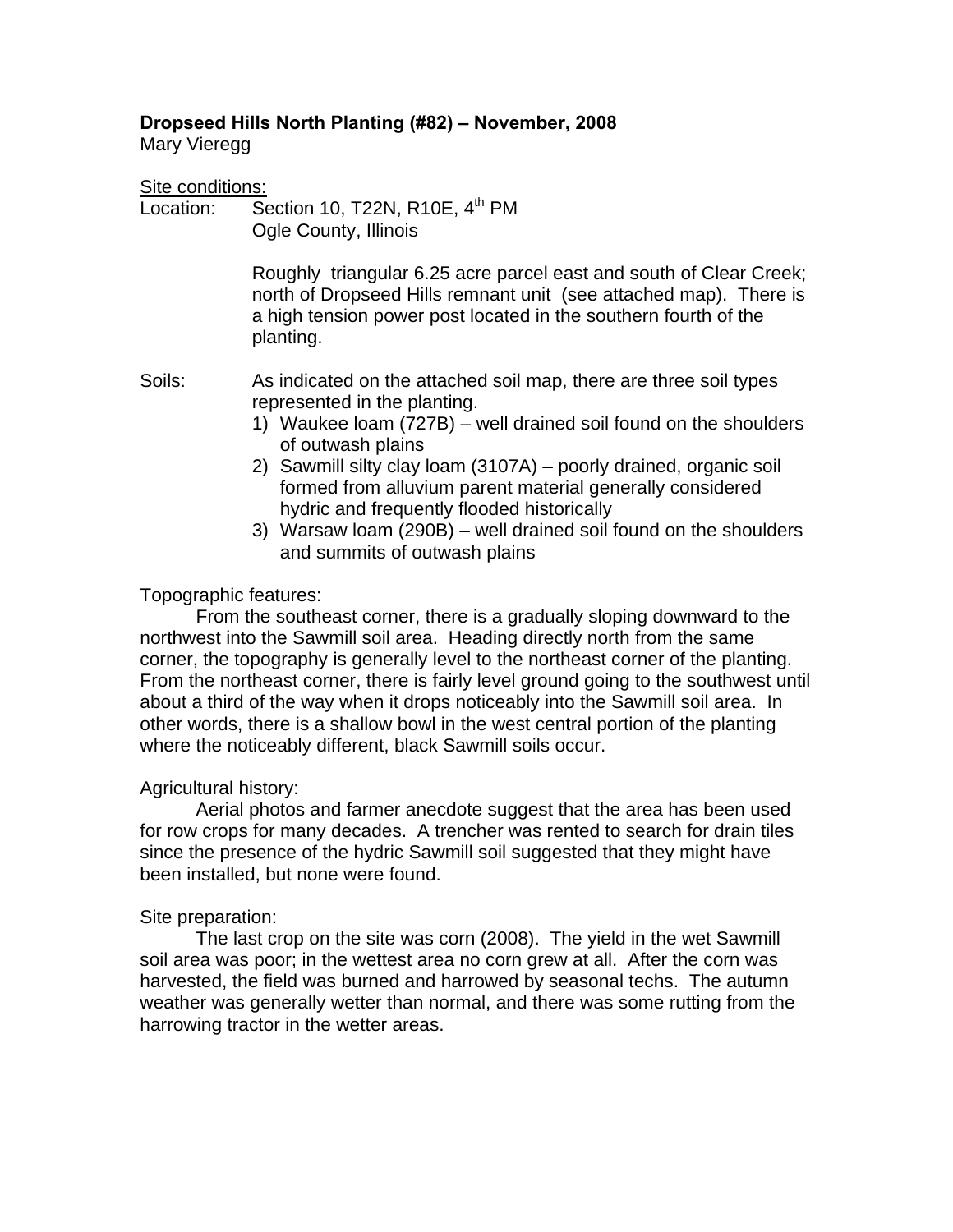## Seed planting:

 The seed was planted using the New Idea Drop Seeder. No foam marker was used. Multiple passes were made in each of three general areas to maximize diversity of species. Dry/mesic, mesic, and wet/mesic mixes were planted according to the soil type and relative topography of different parts of the field. No carrier was used with the seed. The only seeds that were hand planted were those of Stipa spartea, and they were distributed in the higher, drier parts of the field.

 The weather the week after the planting was cold and wet. A hard frost followed soon thereafter.

All of the planting work was done by Mary and Jim Vieregg., volunteer stewards.

# Seed list:

 225 pounds of bulk seed of 176 species were planted on the site. The species list is attached. Species were distributed in three overlapping mixes according to what we think we know about their habitat preferences: dry/mesic, mesic, wet/mesic. Separate weights for each mix were not determined, but the quantities were generally proportional to the sizes of the areas seeded. The average per acre seed weight was 35 pounds. Over-seeding with a diverse seed mix is being planned during the 2009 growing season to discourage weed growth.

Map: See attached.

# Follow up notes:

 1) Late December, 2008 – An unusually heavy snow accumulation was followed by a thaw and simultaneous heavy rain which created flooding conditions in the planting area and the Clear Creek area generally. Sheet erosion of the black Sawmill soil was observed over the two track that borders the west side of the planting. It was not possible to determine the degree of seed loss. An overseeding with Elymus canadensis was considered, but the decision was made to forgo it and see what germinates in 2009. It's anticipated that overseeding efforts may need to be extensive over large parts of the planting.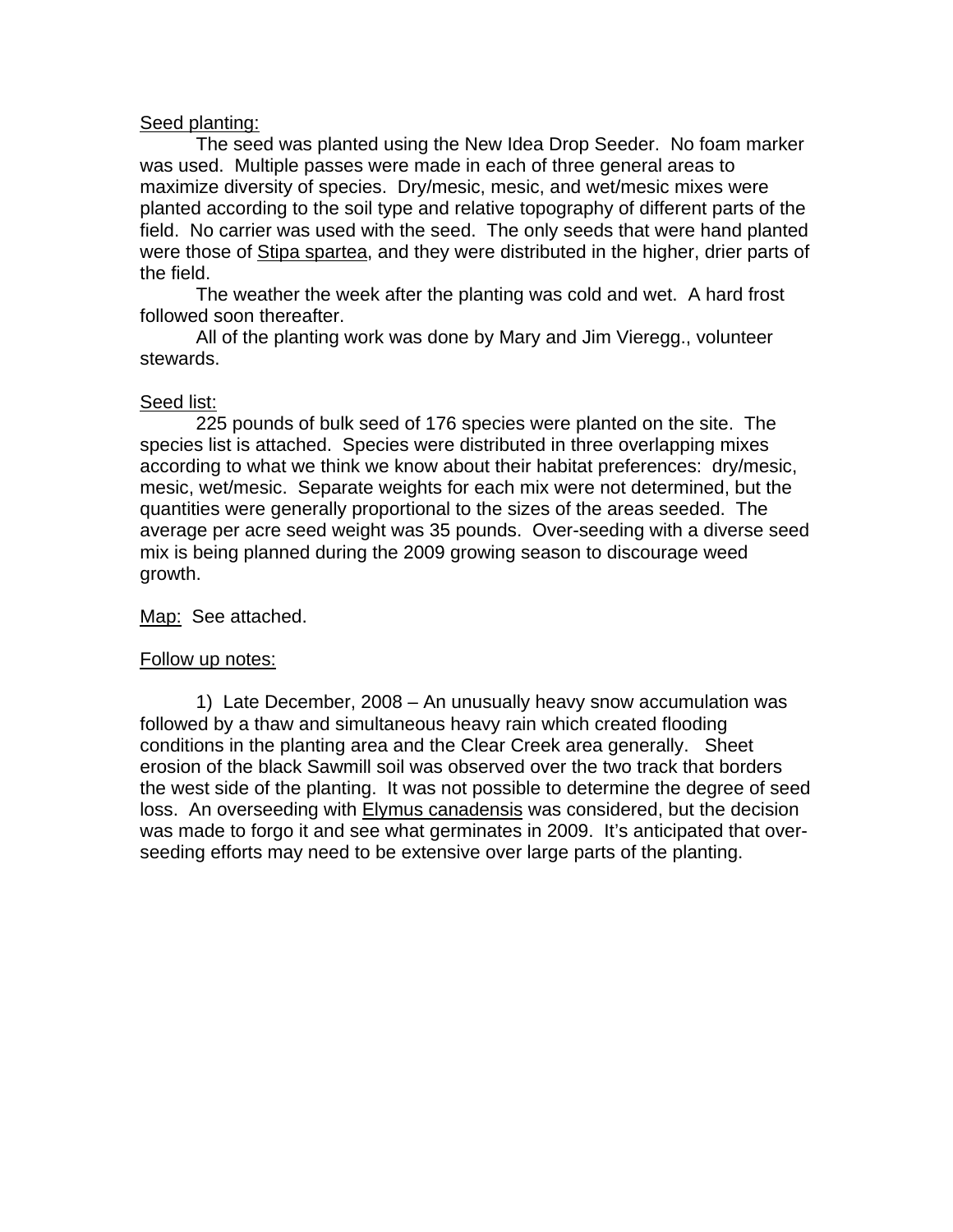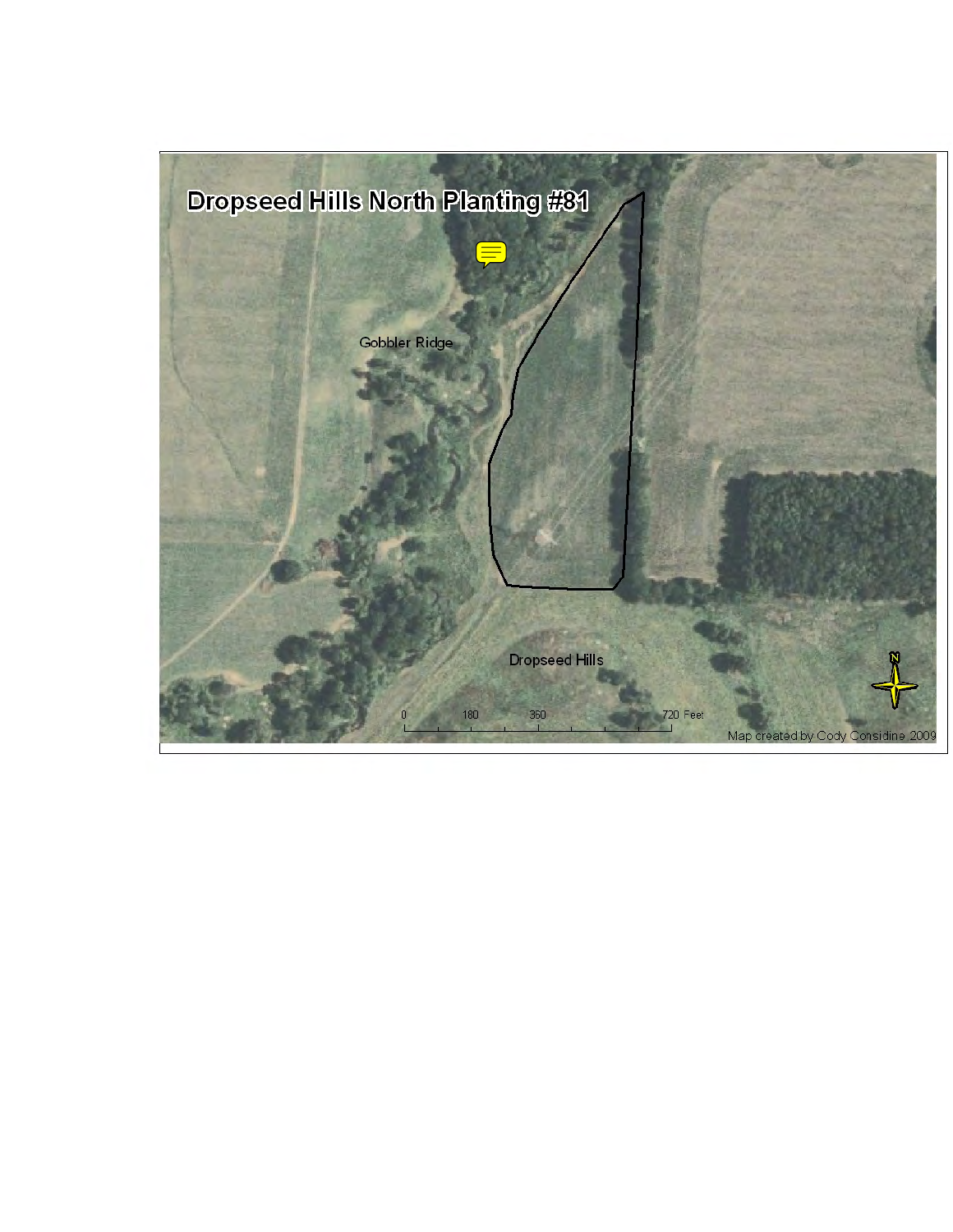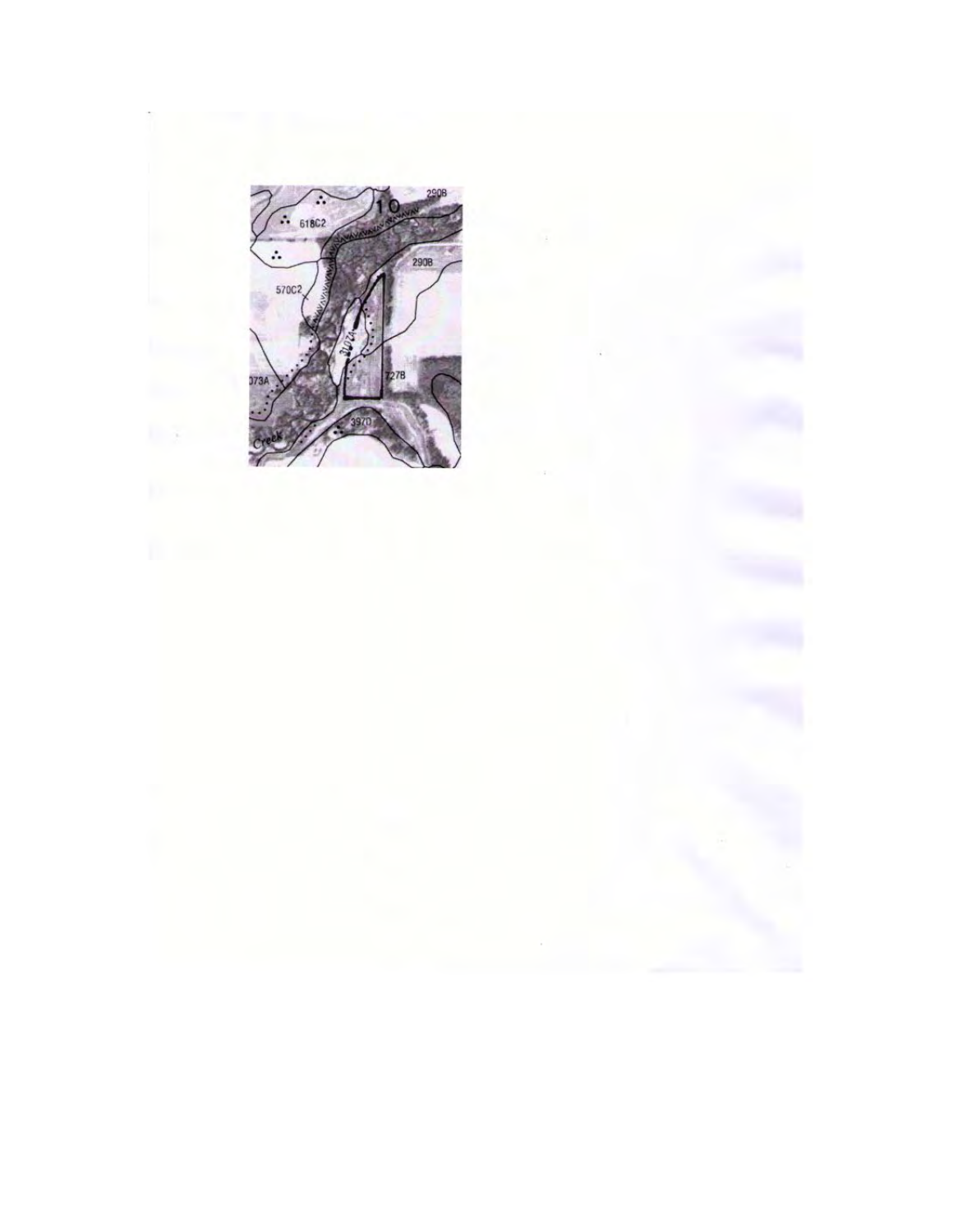Common name **Scientific name** Weight Wingstem **Actinomeris alternifolia** Purple gerardia and algorithm Agalinis purpurea Tall agrimony and agrimonia gryposepala Swamp agrimony **Agrimonia** parviflora Nodding wild onion **Allium cernuum** Leadplant **Amorpha canescens** Indigo bush **Amorpha fruticosa** Big bluestem **Andropogon gerardii** Little bluestem Andropogon scoparius 15 lbs Meadow anemone **Anemone** canadensis Thimbleweed **Anemone cylindrica** Tall thimbleweed **Anemone** virginiana Field cat's foot **Antennaria** neglecta Pussytoes **Antennaria plantaginifolia** Stiff sandwort **Arenaria stricta** Arrow feather **Aristida purpurascens** Beach wormwood Artemisia caudata Tall green milkweed Asclepias hirtella Swamp milkweed Asclepias incarnata Sullivant's milkweed Asclepias sullivantii Common milkweed Asclepias syriaca Whorled milkweed Asclepias verticillata Short green milkweed Asclepias viridiflora Sky-blue aster **Aster azureus** Heather aster **Aster ericoides** Smooth blue aster **Aster laevis** Flax-leaved aster **Aster Inacculated** Aster linariifolius New England aster **Aster novae-angliae** Aromatic aster **Aster oblongifolius** Hairy aster **Aster pilosus** White aster **Aster ptarmicoides** Swamp aster **Aster puniceus** Silky aster **Aster sericeus** Flat-topped aster **Aster umbellatus** Canadian milk vetch Astragalus canadensis White wild indigo Baptisia leucantha Cream wild indigo Baptisia leucophaea Sideoats grama Bouteloua curipendula Hairy grama **Bouteloua** hirsuta Pale Indian plantain Cacalia atriplicifolia Sweet-scented Indian plantain Cacalia suaveolens Clustered poppy mallow Callirhoe triangulata Copper-shouldered oval sedge Carex bicknellii Porcupine sedge Carex hystericina Sand bracted sedge Carex mulenbergii Common oak sedge Carex pennsylvanica Wild senna Cassia hebecarpa Downy yellow painted cup Castilleja sessiliflora New Jersey tea Ceanothus americanus Golden prairie aster Chrysopsis camporum False toadflax Comandra umbellata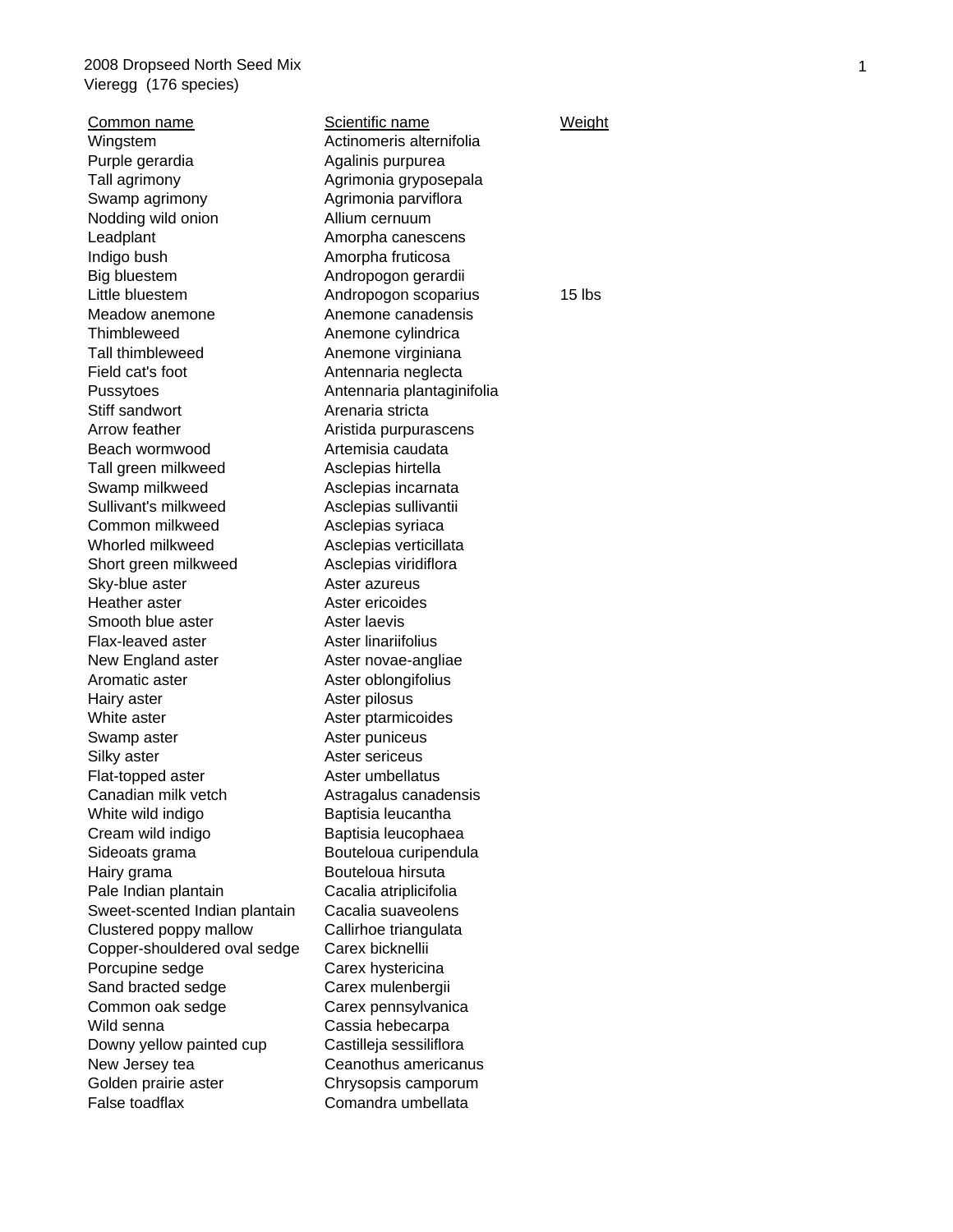Common name **Scientific name** Weight Sand coreopsis **Coreopsis Coreopsis** lanceolata Prairie coreopsis **Coreopsis palmata** Tall coreopsis Coreopsis tripteris Slender sand sedge Cyperus filiculmis Poverty oat grass Danthonia spictata Showy tick trefoil Desmodium canadense Illinois tick trefoil Desmodium illinoense Shooting star **Dodecatheon** meadia Pale purple coneflower Echinacea pallida Prairie wild rye **Elymus** canadensis Virgina wild rye Elymus virginicus Cinnamon willow herb Epilobium coloratum Purple love grass Eragrostis spectabilis Rattlesnake master Eryngium yuccifolium Tall boneset **Eupatorium** altissimum Spotted Joe pye weed Eupatorium maculatum Boneset **Eupatorium perfoliatum** Upland boneset Eupatorium sessilifolium Flowering spurge Euphorbia corollata Biennial gaura **Gaura** Gaura biennis Bottle gentian Gentiana andrewsii Fringed gentian Gentiana crinita Cream gentian Gentiana flavida Prairie gentian Gentiana purberulenta Prairie smoke Geum triflorum Sweet everlasting Gnaphalium obtusifolium Sneezeweed Helenium autumnale Common rockrose Helianthemum canadense Pale sunflower **Helianthus decapetalus** Western sunflower Helianthus occidentalis Prairie sunflower Helianthus rigidus False sunflower Heliopsis helianthoides Alumroot Heuchera richardsonii Hairy hawkweed **Hieracium gronovii** Long-bearded hawkweed Hieracium longipilum Long-leaved bluets Houstonia longifolia Spotted St. Johnswort Hypericum punctatum Great St. Johns wort **Hypericum pyramidatum** Round-fruited St. Johnswort Hypericum sphaerocarpum Bottlebrush grass **Hystrix patula** Common rush Juncus effusus solutus Greene's rush Juncus greenei Inland rush Juncus interior Prairie June grass Koeleria cristata False dandelion Krigia biflora Dwarf dandelion Krigia virginica False boneset **Kuhnia eupatoroides** Blue lettuce **Lactuca** floridana Bushy pinweed Lechea stricta Slender leaved pinweed Lechea tenuifolia Hairy pinweed Lechea villosa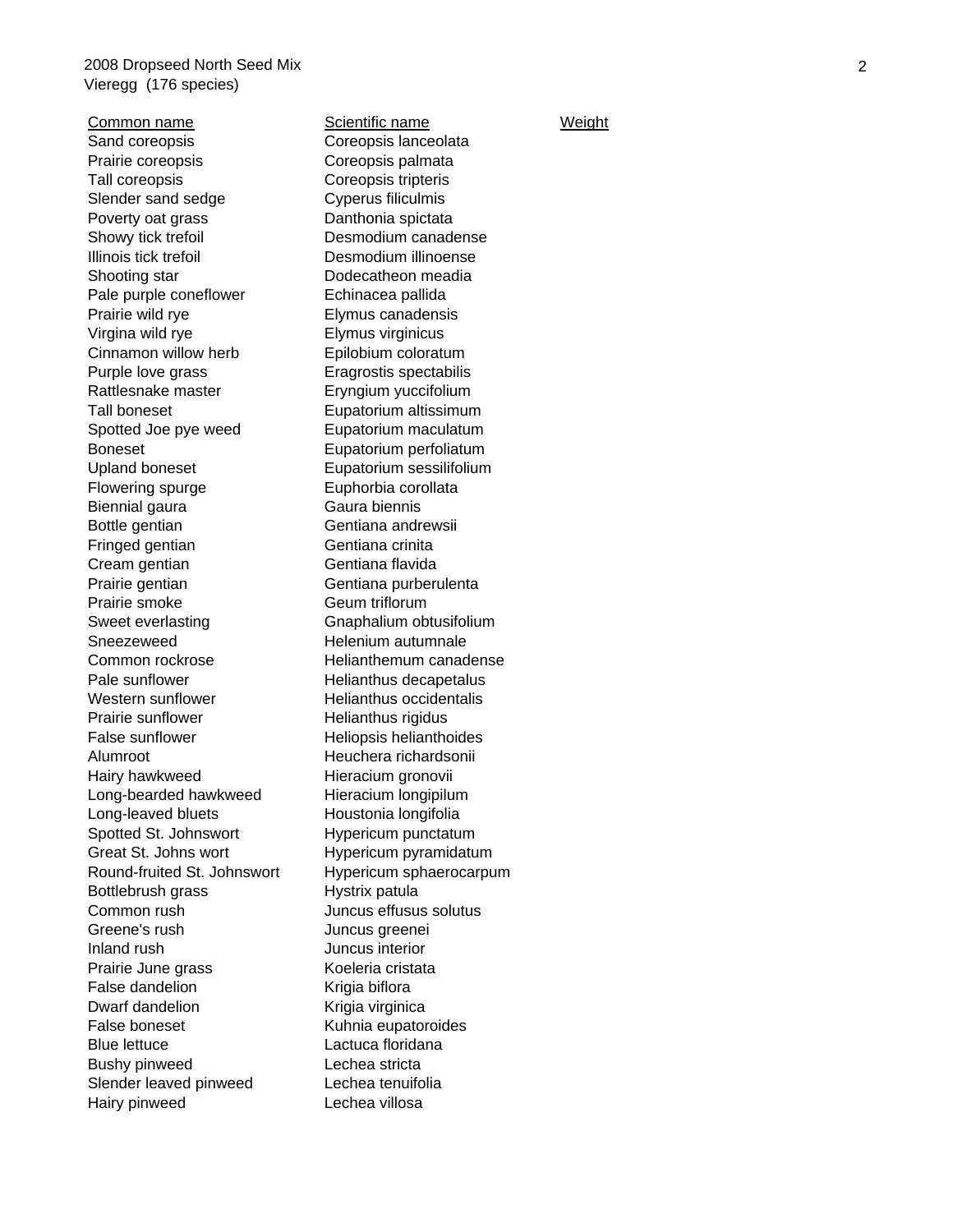Common name **Scientific name** Weight Round-headed bush clover Lespedeza capitata Rough blazing star Liatris aspera Dwarf blazingstar **Liatris cylindracea** Tall gayfeather Liatris pycnostachya Blue toadflax Linaria canadensis Grooved yellow flax **Linum sulcatum** Hoary puccoon Lithospermum canescens Fringed puccoon Lithospermum incisum Wild lupine Lupinus perennis Whorled loosestrife Lysimachia quadrifolia Wild bergamot Monarda fistulosa Horse mint Monarda punctata Marbleseed Onosmodium hispidissimum Prairie panic grass Panicum leibergii Long-stalked panic grass Panicum perlongum White-haired panic grass Panicum villosissimum Prairie switch grass Panicum virgatum Wild quinine **Parthenium integrifolium** Hairy lens grass Paspalum ciliatifolium Lousewort Pedicularis lanceolata Foxglove beardtongue Penstemon digitalis Hairy beard tongue **Penstemon hirsutus** Pale beard tongue **Penstemon pallidus** White prairie clover **Petalostemum candida** Purple prairie clover **Petalostemum** purpureum Ninebark Physocarpus opulifolius Pink milkwort **Polygala** incarnata Purple milkwort Polygala polygama Field milkwort **Polygala sanguinea** Prairie cinquefoil Potentilla arguta Slender mountain mint Pycnanthemum tenuifolium Mountain mint **Nountain mint** Pycnanthemum virginanum Yellow coneflower **Ratibida pinnata** Meadow beauty **Rhexia virginica** Smooth sumac Rhus glabra Pasture rose **Rosa** carolina Black-eyed Susan Rudbeckia hirta Sweet black-eyed Susan Rudbeckia subtomentosa Wild petunia **Ruellia** humilis Wool grass Scirpus cyperinus Early figwort Scophularia lanceolata Small skullcap Scutellaria parvula Prairie ragwort Senecio plattensis Sleepy catchfly Silene antirrhina Starry campion Silene stellata Rosinweed Silphium integrifolium Compass planat Silphium laciniatum Cup plant Silphium perfoliatum Prairie dock Silphium terebinthaceum Common blue-eyed grass Sisyrinchium albidum

Scribner's panic grass Panicum oligosanthes scribneria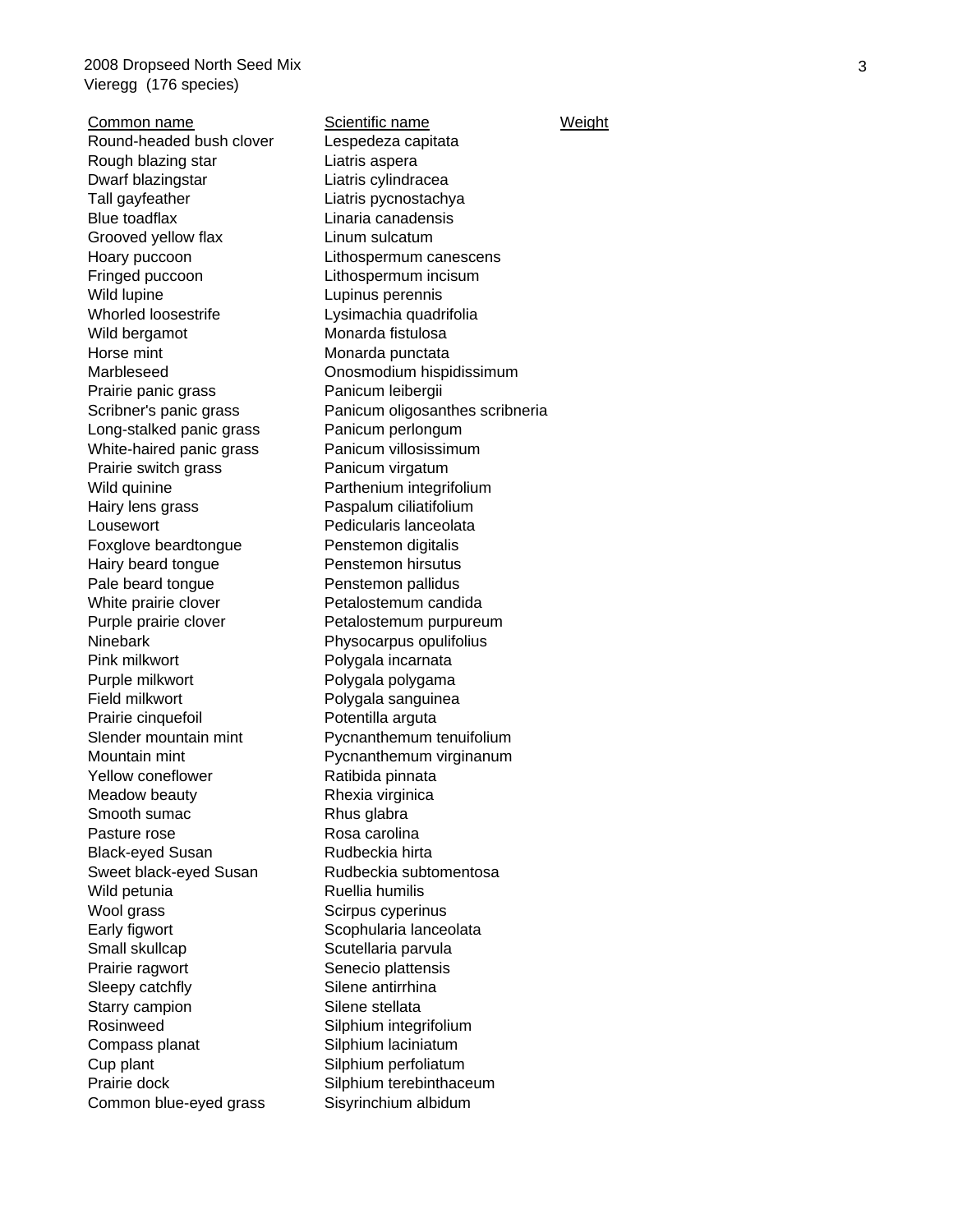| Common name<br>Grass-leaved goldenrod | Scientific name<br>Solidago graminifolia | Weight                      |
|---------------------------------------|------------------------------------------|-----------------------------|
| Viscid bushy goldenrod                | Solidago gymnospermoides                 |                             |
| Early goldenrod                       | Solidago juncea                          |                             |
| Missouri goldenrod                    | Solidago missouriensis                   |                             |
| Old field goldenrod                   | Solidago nemoralis                       |                             |
| Showy goldenrod                       | Solidago speciosa                        |                             |
| Indian grass                          | Sorghastrum nutans                       |                             |
| Meadowsweet                           | Spiraea alba                             |                             |
| Prairie dropseed                      | Sporobolus heterolepis                   |                             |
| Porcupine grass                       | Stipa spartea                            |                             |
| Sand fameflower                       | Talinum rugospermum                      |                             |
| Goat's rue                            | Tephrosia virginiana                     |                             |
| American germander                    | Teucrium canadensse                      |                             |
| Ohio spiderwort                       | Tradescantia ohiensis                    |                             |
| Blue vervain                          | Verbena hastata                          |                             |
| Hoary vervain                         | Verbena stricta                          |                             |
| Hairy white vervain                   | Verbena urticifolia                      |                             |
| Common ironweed                       | Vernonia fasciculata                     |                             |
| Culver's root                         | Veronicastrum virginicum                 |                             |
| Birdsfoot violet                      | Viola pedata                             |                             |
| Arrow-leaved violet                   | Viola sagittata                          |                             |
| Kittentails                           | Wulfenia bullii                          |                             |
| Golden alexander                      | Zizia aurea                              |                             |
|                                       |                                          | $\sim$ $\sim$ $\sim$ $\sim$ |

210 lbs 235 lbs.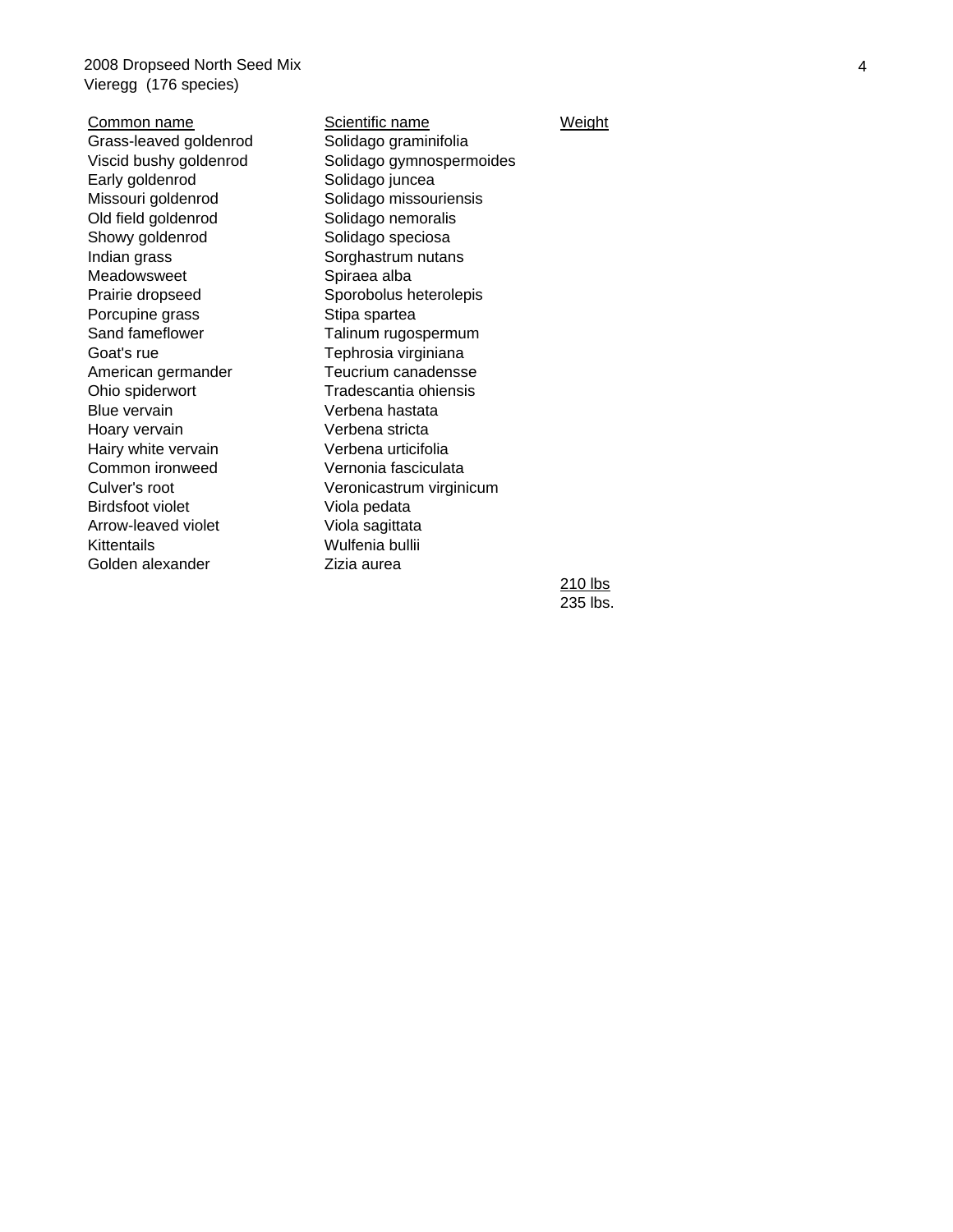Common name **Scientific name** Weight Wingstem **Actinomeris alternifolia** Purple gerardia and algorithm Agalinis purpurea Tall agrimony **Agrimonia** gryposepala Swamp agrimony **Agrimonia** parviflora Nodding wild onion **Allium cernuum** Leadplant **Amorpha canescens** Indigo bush **Amorpha fruticosa** Big bluestem **Andropogon gerardii** Little bluestem Andropogon scoparius Thimbleweed **Anemone cylindrica** Field cat's foot **Antennaria neglecta** Pussytoes **Antennaria plantaginifolia** Stiff sandwort **Arenaria stricta** Swamp milkweed Asclepias incarnata Common milkweed Asclepias syriaca Whorled milkweed Asclepias verticillata Heather aster **Aster ericoides** New England aster **Aster novae-angliae** Swamp aster **Aster puniceus** Silky aster **Aster sericeus** Canadian milk vetch Astragalus canadensis White wild indigo Baptisia leucantha Cream wild indigo Baptisia leucophaea Sideoats grama Bouteloua curipendula Hairy grama **Bouteloua** hirsuta Pale Indian plantain **Cacalia** atriplicifolia Sweet-scented Indian plantain Cacalia suaveolens Copper-shouldered oval sedge Carex bicknellii Porcupine sedge Carex hystericina Sand bracted sedge **Carex mulenbergii** Common oak sedge Carex pennsylvanica Wild senna Cassia hebecarpa New Jersey tea Ceanothus americanus Golden prairie aster Chrysopsis camporum False toadflax Comandra umbellata Sand coreopsis **Coreopsis Coreopsis lanceolata** Prairie coreopsis **Exercise Coreopsis palmata** Tall coreopsis Coreopsis tripteris Slender sand sedge Cyperus filiculmis Poverty oat grass Danthonia spictata Showy tick trefoil **Desmodium canadense** Illinois tick trefoil Desmodium illinoense Shooting star **Dodecatheon** meadia Pale purple coneflower Echinacea pallida Prairie wild rye **Elymus** canadensis Virgina wild rye Elymus virginicus Cinnamon willow herb Epilobium coloratum Purple love grass Eragrostis spectabilis Rattlesnake master Eryngium yuccifolium Tall boneset **Eupatorium** altissimum Spotted Joe pye weed Eupatorium maculatum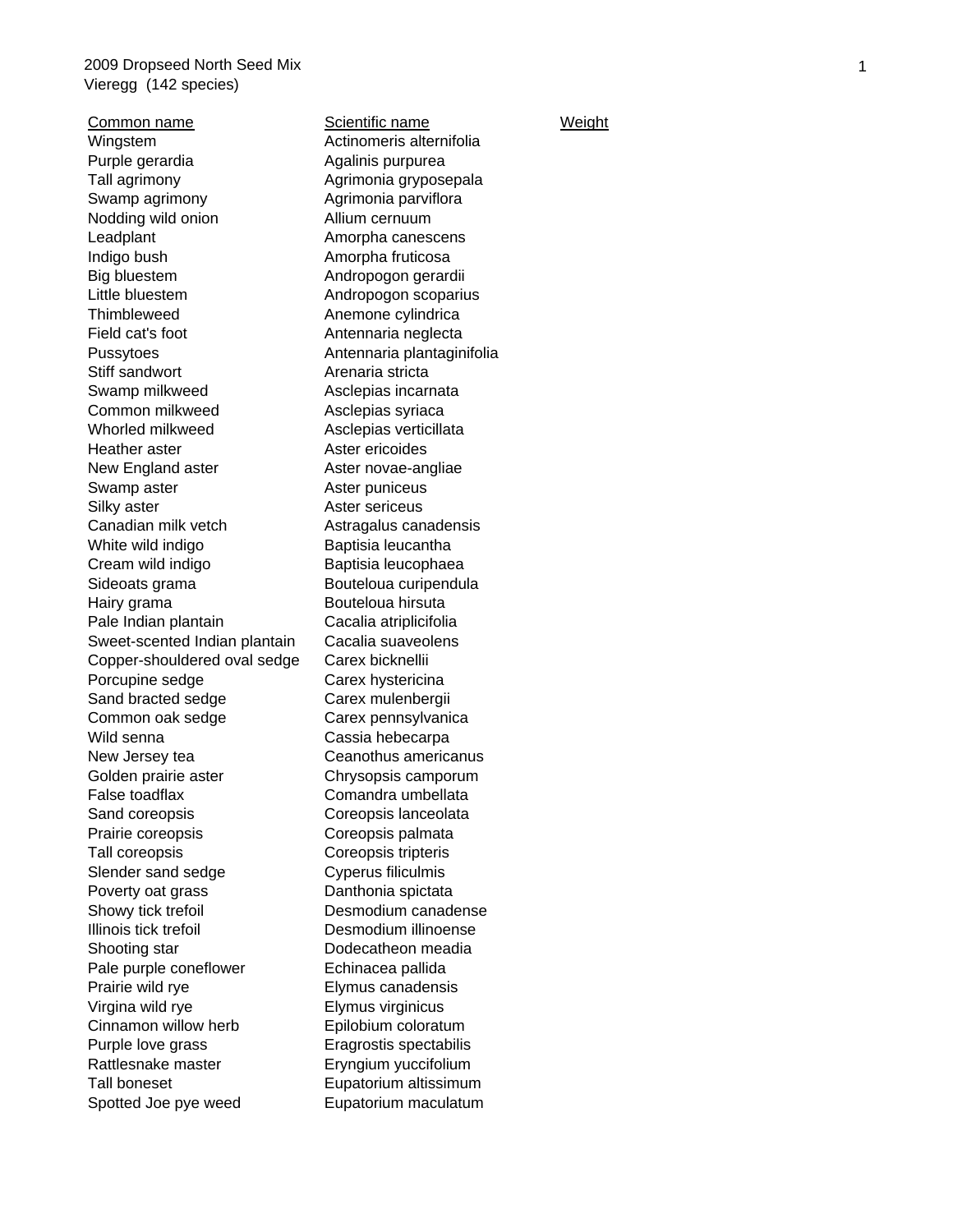Common name **Scientific name** Weight Boneset Eupatorium perfoliatum Upland boneset Eupatorium sessilifolium Flowering spurge Euphorbia corollata Queen-of-the-prairie Filipendula rubra Biennial gaura **Gaura** Gaura biennis Fringed gentian Gentiana crinita Prairie gentian Gentiana purberulenta Prairie smoke Geum triflorum Sweet everlasting Gnaphalium obtusifolium Sneezeweed **Helenium** autumnale Common rockrose Helianthemum canadense Western sunflower Helianthus occidentalis Prairie sunflower Helianthus rigidus False sunflower Heliopsis helianthoides Alumroot Heuchera richardsonii Hairy hawkweed Hieracium gronovii Long-bearded hawkweed Hieracium longipilum Long-leaved bluets Houstonia longifolia Great St. Johns wort **Hypericum pyramidatum** Bottlebrush grass **Hystrix patula** Common rush Juncus effusus solutus Greene's rush Juncus greenei Inland rush Juncus interior Prairie June grass Koeleria cristata False dandelion **Krigia biflora** Dwarf dandelion Krigia virginica False boneset Kuhnia eupatoroides Round-headed bush clover Lespedeza capitata Rough blazing star Liatris aspera Tall gayfeather Liatris pycnostachya Blue toadflax Linaria canadensis Grooved yellow flax **Linum sulcatum** Wild lupine **Lupinus perennis** Whorled loosestrife Lysimachia quadrifolia Wild bergamot Monarda fistulosa Horse mint **Monarda** punctata Prairie panic grass Panicum leibergii Long-stalked panic grass Panicum perlongum White-haired panic grass Panicum villosissimum Prairie switch grass Panicum virgatum Wild quinine **Parthenium** integrifolium Foxglove beardtongue Penstemon digitalis Hairy beard tongue **Penstemon hirsutus** Pale beard tongue **Penstemon pallidus** White prairie clover **Petalostemum candida** Purple prairie clover **Petalostemum purpureum** Pink milkwort **Polygala** incarnata Purple milkwort **Polygala polygama** Field milkwort **Polygala sanguinea** 

Marbleseed Onosmodium hispidissimum Scribner's panic grass Panicum oligosanthes scribneria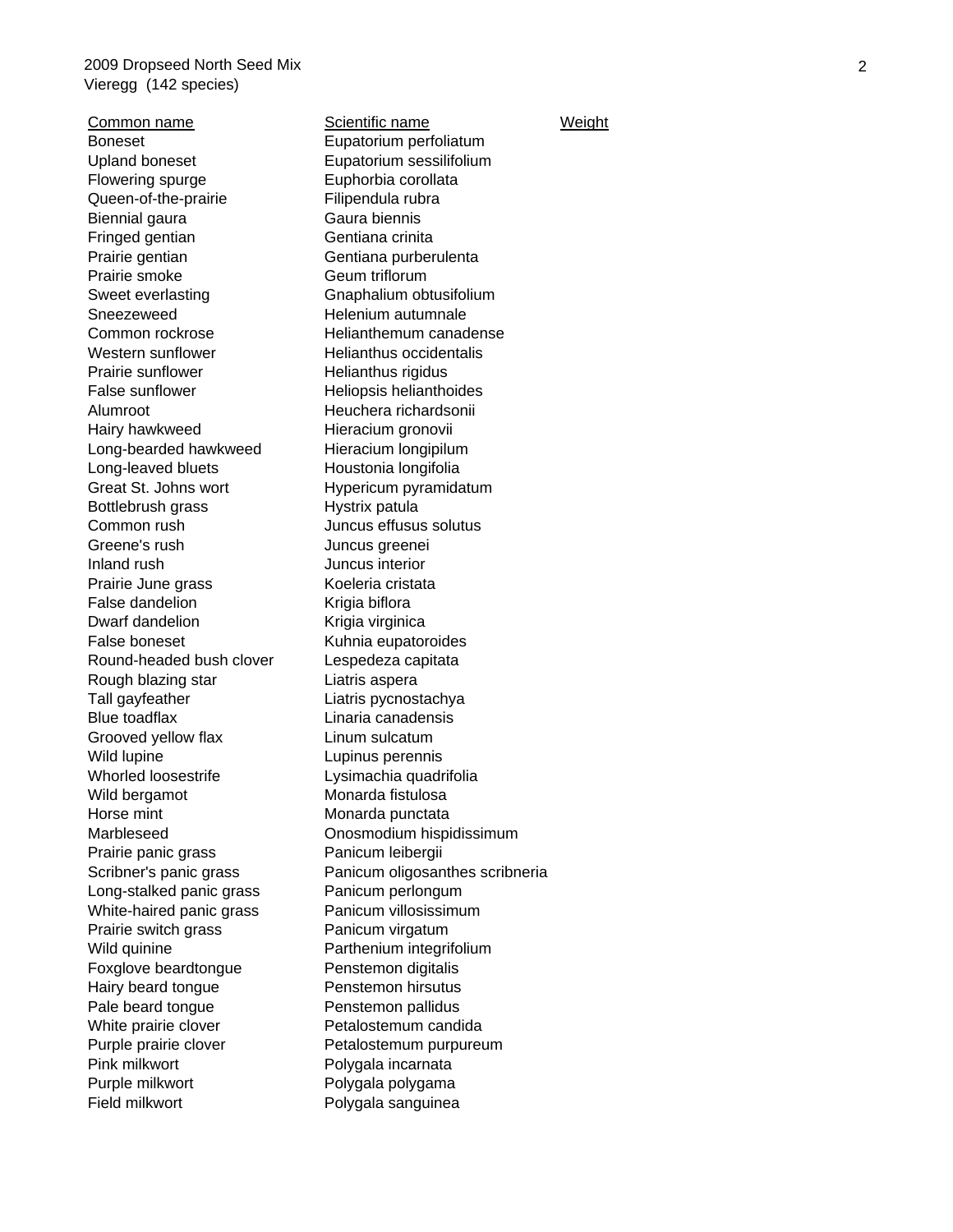Prairie cinquefoil Potentilla arguta Jacob's ladder **Polemonium reptans** Mountain mint Pycnanthemum virginanum Yellow coneflower Ratibida pinnata Pasture rose Rosa carolina Black-eyed Susan Rudbeckia hirta Sweet black-eyed Susan Rudbeckia subtomentosa Wild petunia **Ruellia** humilis Wool grass Scirpus cyperinus Early figwort Scophularia lanceolata Small skullcap Scutellaria parvula Prairie ragwort Senecio plattensis Sleepy catchfly Silene antirrhina Starry campion Silene stellata Rosinweed Silphium integrifolium Compass planat Silphium laciniatum Cup plant Silphium perfoliatum Prairie dock Silphium terebinthaceum Common blue-eyed grass Sisyrinchium albidum Grass-leaved goldenrod Solidago graminifolia Early goldenrod Solidago juncea Missouri goldenrod Solidago missouriensis Old field goldenrod Solidago nemoralis Showy goldenrod Solidago speciosa Indian grass Sorghastrum nutans Prairie dropseed Sporobolus heterolepis Porcupine grass Stipa spartea Sand fameflower Talinum rugospermum Goat's rue **Tephrosia** virginiana American germander Teucrium canadensse Ohio spiderwort Tradescantia ohiensis Blue vervain Verbena hastata Hoary vervain Verbena stricta Common ironweed Vernonia fasciculata Culver's root Veronicastrum virginicum Birdsfoot violet Viola pedata Arrow-leaved violet Viola sagittata Kittentails **Wulfenia bullii** Golden alexander **Example 2** Zizia aurea

Common name **Scientific name** Weight Viscid bushy goldenrod Solidago gymnospermoides

23.5 lbs (14 lbs dry mix 4.5 lbs. wet mix 5 lbs. mesic mix)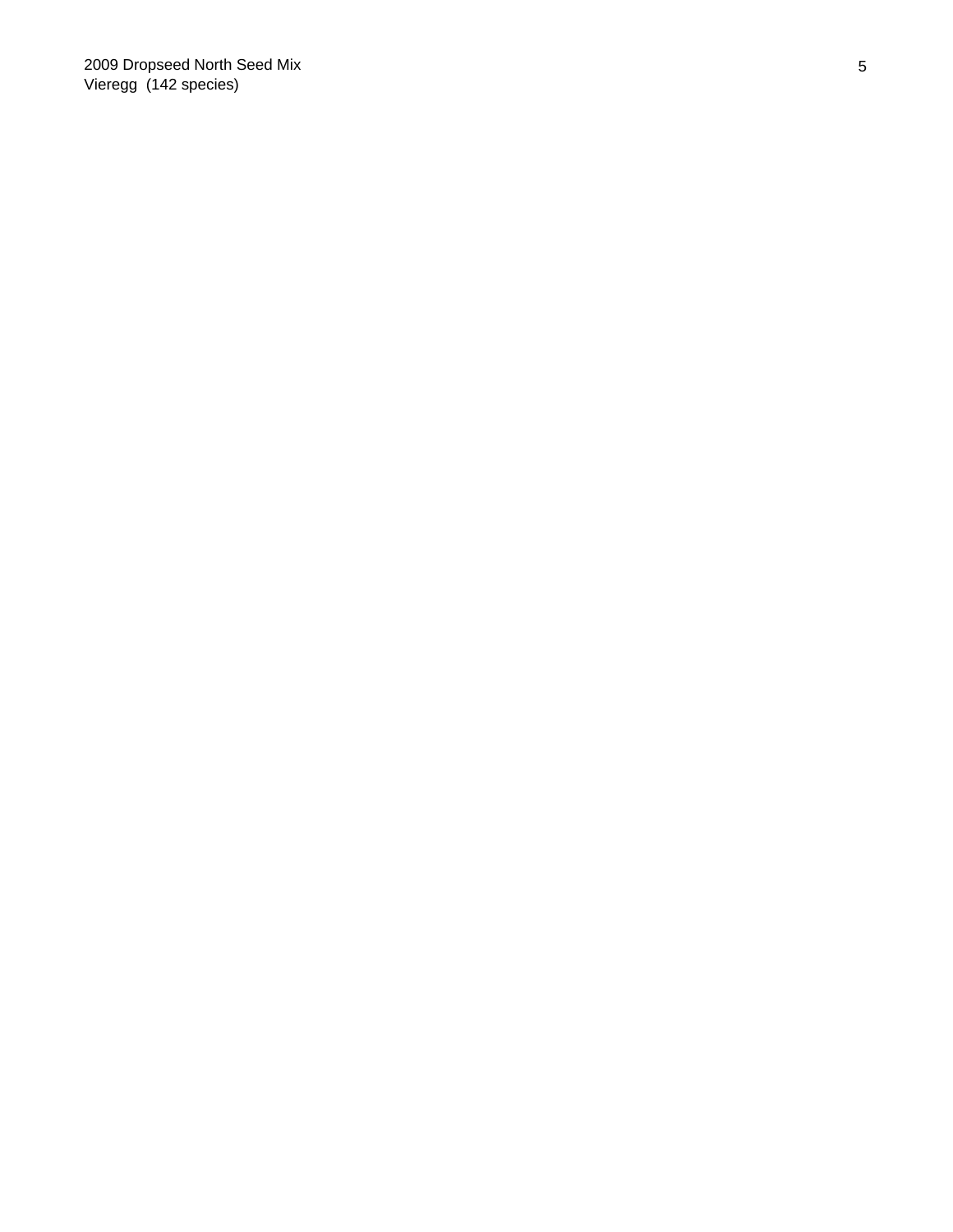$\sim$   $\alpha$  ).